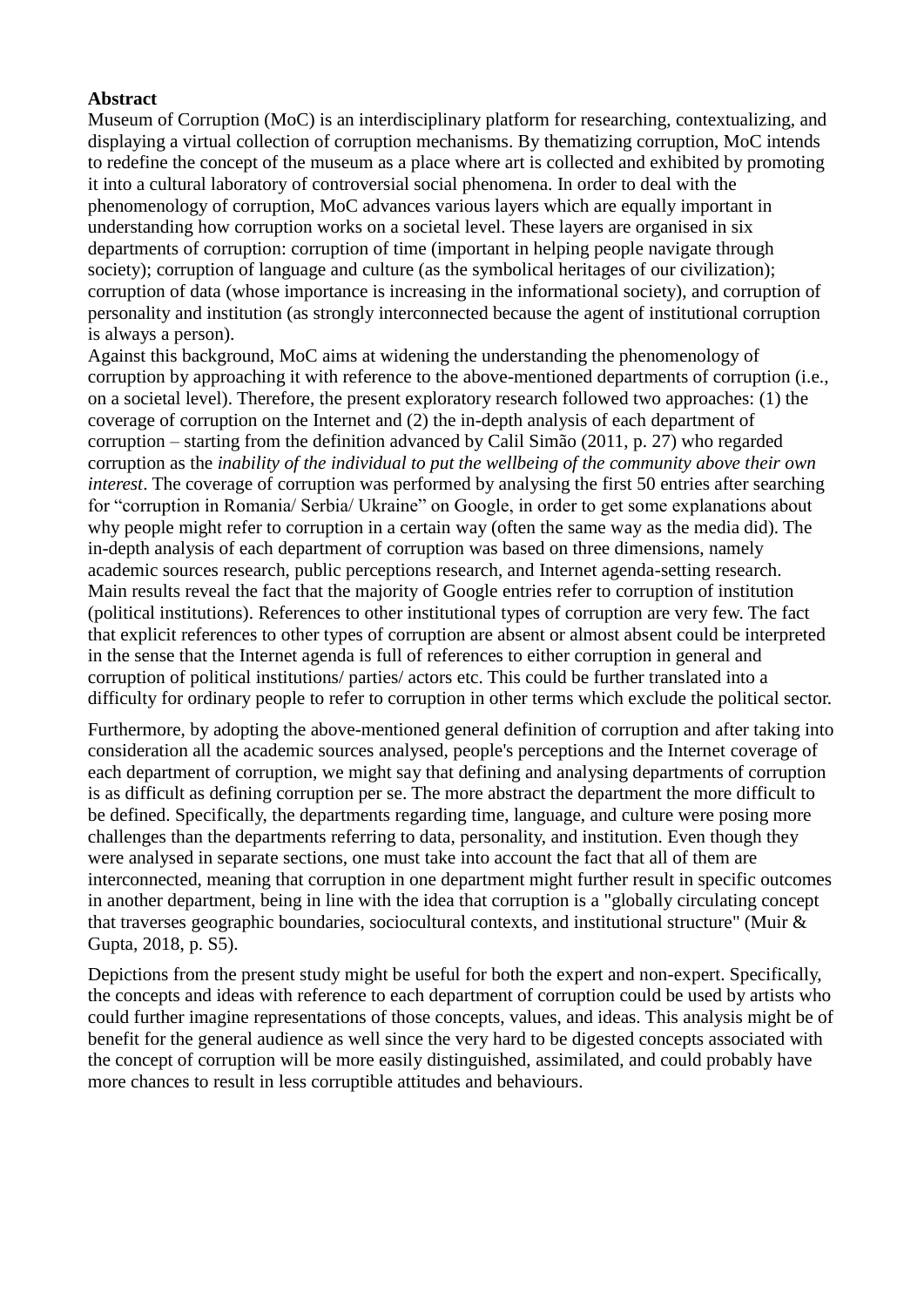# **1. Context**

Museum of Corruption (MoC) is an interdisciplinary platform for researching, contextualizing and displaying a virtual collection of corruption mechanisms. In February 2016, ZMUC and Society against Corruption from Serbia founded a Museum of Corruption with a vision that the musealization of corruption, through artistic research and interpretation, enables public dialogue on this phenomenon. By thematizing corruption, MoC intends to redefine the concept of the museum as a place where art is collected and exhibited by promoting it into a cultural laboratory of controversial social phenomena.

ZMUC, as one of the founders of MoC, aims at fighting corruption by collecting (acts of) corruption. As an initiative, it has conducted numerous projects aiming at deconstructing the term of corruption and the mechanisms of its workings, intending to create a database of corruptive practices. Following up on the idea of museums as "cemeteries of art" (as held by Malevich, Soviet Avant-Garde, Italian Futurism) – regarded as places where art ceases to exist by being displaced from real-life contexts, by manipulating the notion of corruption, museum and contemporaneity, the project intends to move corruption from real-life situations into a museum setting and bury it there.

MoC would be dealing with the phenomenology of corruption on a societal level. At this point, it is important to stress that there is a difference between communal level and societal level, meaning that, this research dealt with the difference between community and society. There is a wide series of theories on social development which rely on the fundamental concepts of sociology – gemeinschaft (community), and gesellschaft (society) – derived from the classical formulations of Weber and Tönnies (Stroper, 2005, p. 2). *Community* can be characterized as a good warm word frequently invoked by citizens, social workers, and politicians, whereas *society* is usually connected to something large and impersonal (Tuan, 2002, p. 309). In addition, Tönnies' differentiation develops both terms on completely different material bases: while community involves a sense of security, supply, happiness, and organic attachment, society is associated with exchange, goods, money, and market (Albrecht, 2019, p. 1219).

Regarding different definitions of community and society, it is notable that the majority understand society as a wider and more abstract term than community. Therefore, while researching corruption on a societal level, different departments of corruption are being discovered, including various layers that are important in understanding society. Thus, this research will focus on corruption of time (as the important orientational phenomenon), corruption of language and corruption of culture (as the symbolical heritage of civilization), corruption of data (whose importance is increasing in the informational society), corruption of personality and corruption of institution (as strongly interconnected because the agent of institutional corruption is always a person).

# **2. Literature review – corruption as the moral inability of citizens to make commitments aimed at common good**

Definitions of corruption vary from one source to another, due to different approaches and the complexity attached to this phenomenon. Some authors stress the importance of political corruption (e.g., "upper-level" and "lower-level" corruption) (Morris, 2011, p. 10); others refer more to practices of corruption in developing countries such as market-restricting, state-constraining, political corruption and primitive accumulation, predation or theft (Khan & Gray, 2020); for administrative purposes, acts of corruptions are usually listed such as extortion, bribery, fraud, influence peddling, nepotism, embezzlement, and favouritism (Ministry of Posts and Telecommunication, 2017), but also specified as bribery in medical service delivery, procurement corruption, improper marketing relations, misuse of (high) level positions, undue reimbursement claims, fraud and embezzlement of medicines and medical devices (European Commission).

In addition to that, the anthropology of corruption stresses that "any analysis of the (anti)corruption complex must refer, first and foremost, to the question of the interpretive communities or publics for whom corruption and anti-corruption exist as significant objects of knowledge, concern, and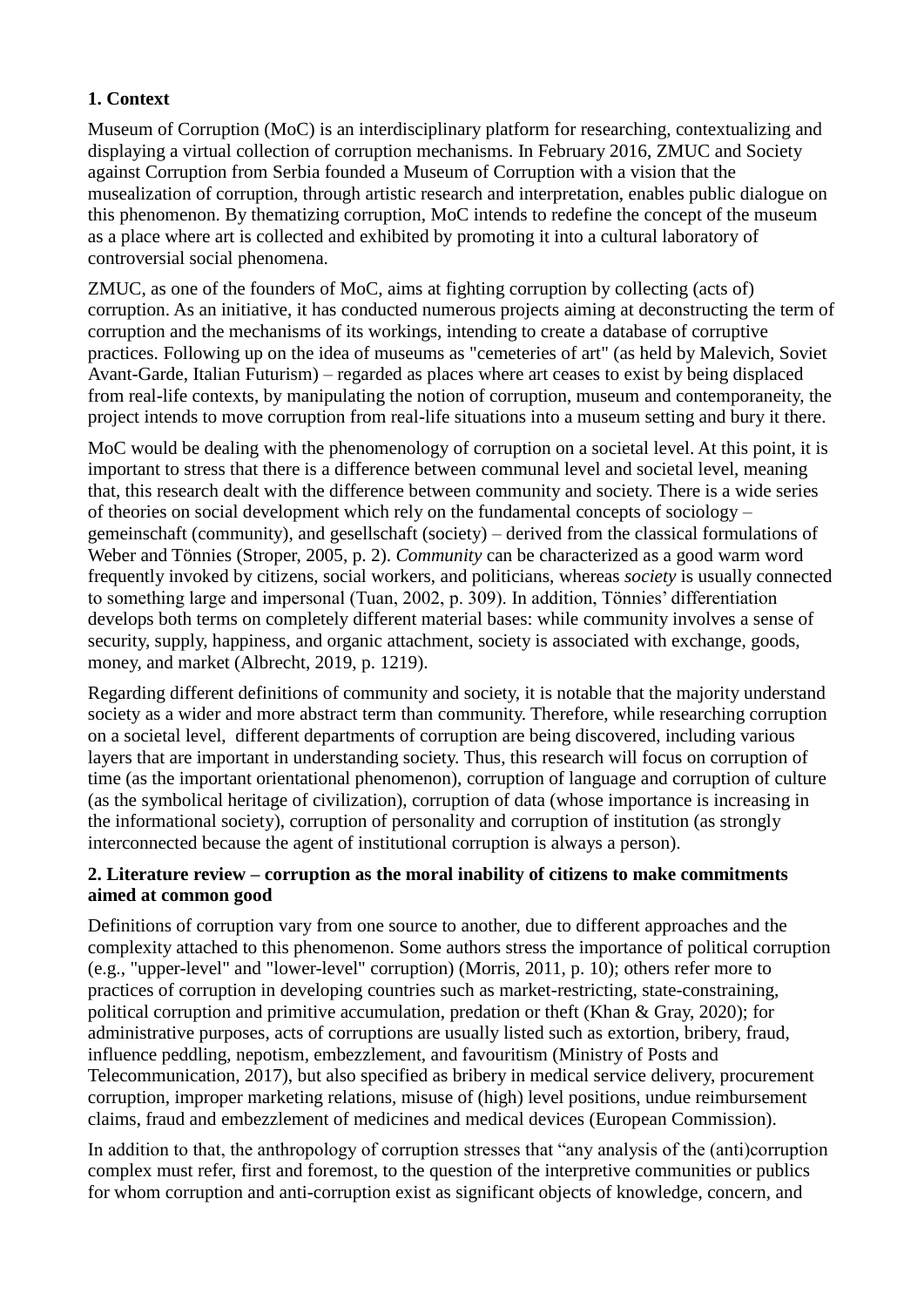praxis" (Muir & Gupta, 2018, p. S13). It is also important to mention one very interesting approach to corruption – specifically, corruption as *jouissance*<sup>1</sup> (a French term referring to a particular form of enjoyment). In this context, Taro Lennefors (2009, p. 417) argues that "corruption here is held to be related to *jouissance*. The person who is not corrupt relates to corrupt people in terms of enjoying what should not be enjoyed".

Likewise, such psychoanalytical understanding of corruption opposes and concurrently completes the modern understandings of *corruption as transgression* (Taro Lennerfors, 2009, p. 412) and premodern understandings of *corruption as degradation*. The latter understandings are not always related to corruption in the moral or political sense, but, sometimes, to "biological degeneration and decay" (Taro Lennerfors, 2009, p. 416). This psychoanalytical approach refers to the "stolen enjoyment" as a means of understanding corruption.

Against this background, we aim at widening the understanding of corruption in the sense that we are dealing with the phenomenology of corruption on a societal level (i.e., based on different departments of corruption). We take into account two main elements: one is the importance of all the mentioned elements that could accompany the question of what could be understood as the wellbeing of the community (in the anthropological sense of understanding the importance of different cultures and communities) and the other is linked to the notion of individual *jouissance*, of enjoying what should not be enjoyed. Therefore, our starting point in the approach of understanding corruption is mainly based on the definition of corruption put forward by Calil Simão (2011, p. 27), namely that "social or state corruption is characterized by the moral inability of citizens to make commitments aimed at common good. That is to say, citizens are unable to do things that do not bring them personal gratification". In other words, this research is intended to shed light on the departments of corruption through the lenses of this definition which focuses on corruption as the individual *jouissance* or the moral inability of human beings to do things that do not bring a certain personal gratification.

# **3. Methodology**

<u>.</u>

In order to reveal possible definitions and examples of corruption practices associated with the defined departments of corruption which will be part of the Museum of Corruption, this exploratory research was developed based on two approaches which will be detailed below. To the best of our knowledge, there is no other similar approach to date, therefore it might be helpful for other researchers, keeping in mind that it is the first stage of research, to be completed and further revised. In this context, it's worth mentioning the fact that, in the Results section of the present report, sometimes long quotes were kept in order to ensure that the concept reaches the public in its original sense and that the ideas could be further exploited keeping their original substance. As mentioned above, two approaches were followed: (1) the coverage of corruption on the Internet and (2) the in-depth analysis of each department of corruption, according to three main dimensions:

(1) *Coverage of corruption on the Internet* – an analysis of the first 50 entries after searching for "corruption in Romania/ Serbia/ Ukraine" on Google. It is believed that one possible reason why people in general associate corruption mostly with political institutions/ parties/ actors is linked to the fact that they get their information from the media, especially from the Internet – mainly due to accessibility (Fidel & Green, 2004; Xu, Yian, & Yang, 2005). The media might serve as the main means of information and access to social reality (Lang & Lang, 1984; Gitlin, 1980; McQuail, 1994). Therefore, the intent was to analyse how things related to corruption are depicted on the Internet (i.e., Google search engine) – which category is the most prevalent one – in order to get some explanations about why people might refer to corruption in a certain way (often the same way as the media did). This type of Internet agenda-setting research was performed both in Romania and Serbia, due to the fact that, because of the digital algorithms and previous behaviour on the Internet,

<sup>&</sup>lt;sup>1</sup> The term *jouissance* emphasises the subject who is not simply satisfied with desire, he rather enjoys desiring (jouit de désirer) which is an essential dimension of his jouissance (Dimitriadis, 2017).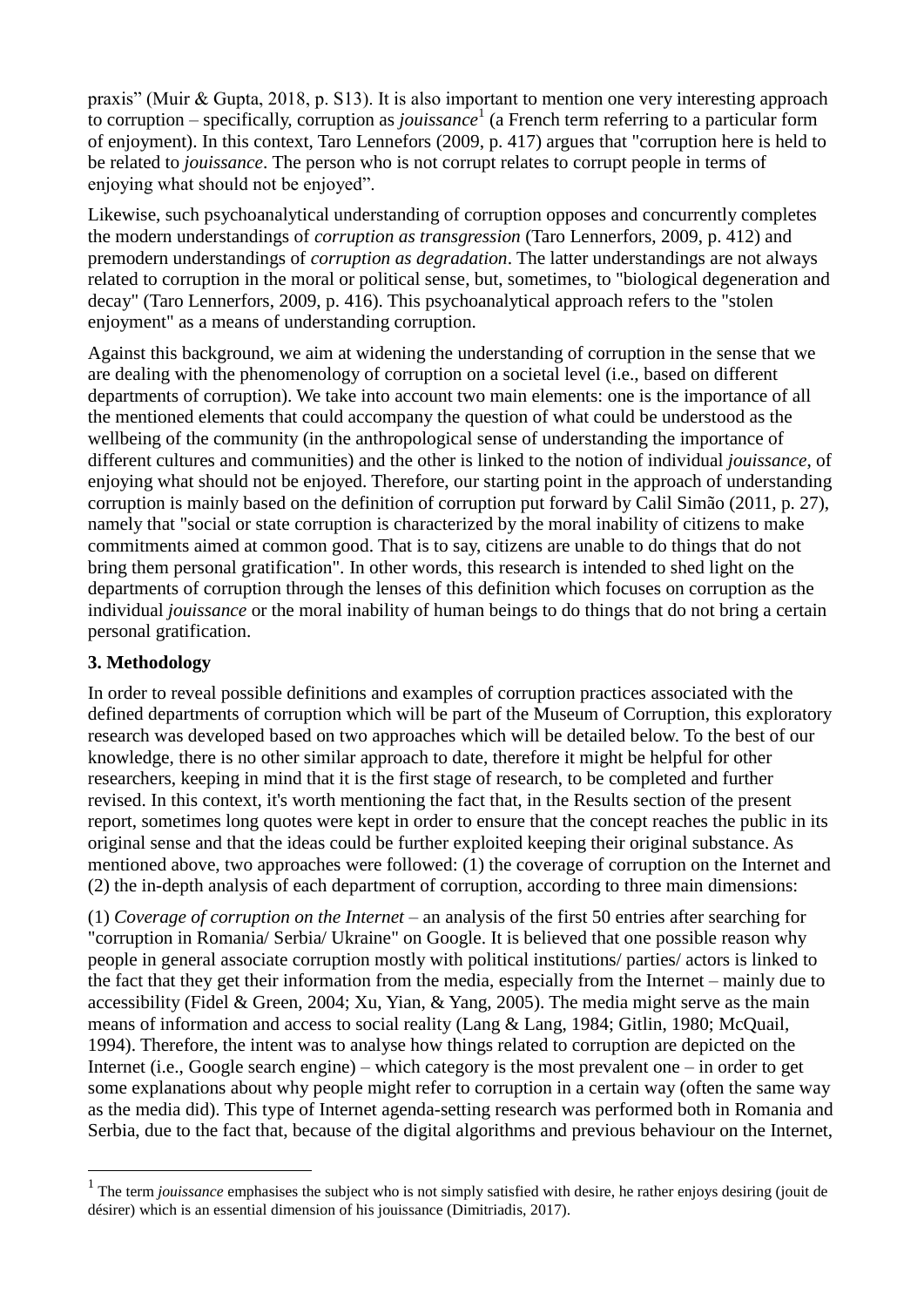the search results might be different.

#### (2) *In-depth analysis of each department of corruption*, according to three main dimensions:

The first dimension consists of the research performed on *academic articles* available in online formats from the last 30 years – i.e., from the fall of the Berlin Wall until today, based on the idea that this moment represents a milestone in the story of freedom – regarded from a dual perspective: either as the beginning or the end of freedom, which is quite often associated with the concept of corruption. The scientific articles were extracted from scientific databases such as Google Scholar, SAGE, JSTOR; search keywords were in English, they were depicting the identified departments of corruption (i.e., corruption of time/ corruption of culture/ corruption of language/ corruption of data/ corruption of personality/ corruption of institution) and the unit of analysis was the whole article in which the presence of the keywords were identified. There was a particular interest in finding examples and/ or case studies from Serbia, Romania and Ukraine, based on the concept of geographical Europe. The three countries are located in the same region of Europe – often regarded as an *outer periphery* or *super periphery* (see, for example, Barlett & Prica, 2016). Other theoreticians such as Goldsworthy (1998) and Todorova (2009) offer important insights into the concepts of Balkan identity, Balkanisation, and Balkanism – in association with the idea of Europeanness and the divide between the Western and the Balkan culture and civilization, often depicted from the point of view of the outsider – sharing history, values, ideas etc., therefore being under a high probability of having similar corruption practices. The same idea of divide between the Balkan people and the rest of the world is emphasized by Maja Ćirić who suggests that mostly "fictionalized around the constitutive trauma of the Balkans, the trauma of not having a stable identity and not being Universal." (Ćirić, 2007/08, p. 38)

The second dimension consists of the research of *people's perceptions* of corruption in general and/or of departments of corruption, if applicable. People's perceptions were extracted from the five workshops and four interviews which have been conducted in this project so far. The first workshop was conducted in Kiev, in 2018, within a scope of Ideas for Europe, with approximately 40 cultural workers and professionals from 15 EU and non-EU countries. Two other workshops were conducted with approximately 15-20 postgraduate art students in Sarajevo and Belgrade, in 2019 and 2020. Two others with 15-20 amateur art students in Cape Town, in 2020. People were given a blue envelope and were asked to give one word describing corruption. The same method was used in all the conducted workshops. The four interviews were conducted in 2019 and 2020 with: (1) AB, a journalist and writer from Sarajevo, one of the participants of the regional art residency \*theme was Museum of Corruption, ZMUC, organised in 2017; (2) KL, an activist and journalist, exdirector of cantonal TV Sarajevo, cultural worker and editor of an independent publishing house; (3) ZG, a sociologist, head of BIRODI, a Bureau for Social Research, Serbia and (4) AK, a contemporary international artist from South Africa, deeply involved in uncovering various corruption scandals through graphic novels he publishes with his partner.

The third dimension consists of the first five search results that come out from Google while searching for the keywords: corruption of time/ corruption of culture/ corruption of language/ corruption of data/ corruption of personality/ corruption of institution. In other terms, the intent was to briefly analyse the *agenda-setting function of the Internet*. At this level, the unit of analysis was the link to the specific material which came up after performing the search.

The present research was performed within a time frame of 30 days, starting with  $2<sup>nd</sup>$  of March 2020, by a team of two researchers, one from Romania, and one from Serbia.

### **4. Results and discussion**

### **4.1. Coverage of corruption on the Internet – an analysis of the first 50 entries after searching for "corruption in Romania/ Serbia/ Ukraine" on Google**

The Internet agenda was assessed in terms of the first 50 entries that come up on Google after searching for: corruption in Romania, corruption in Serbia, corruption in Ukraine. Specifically, were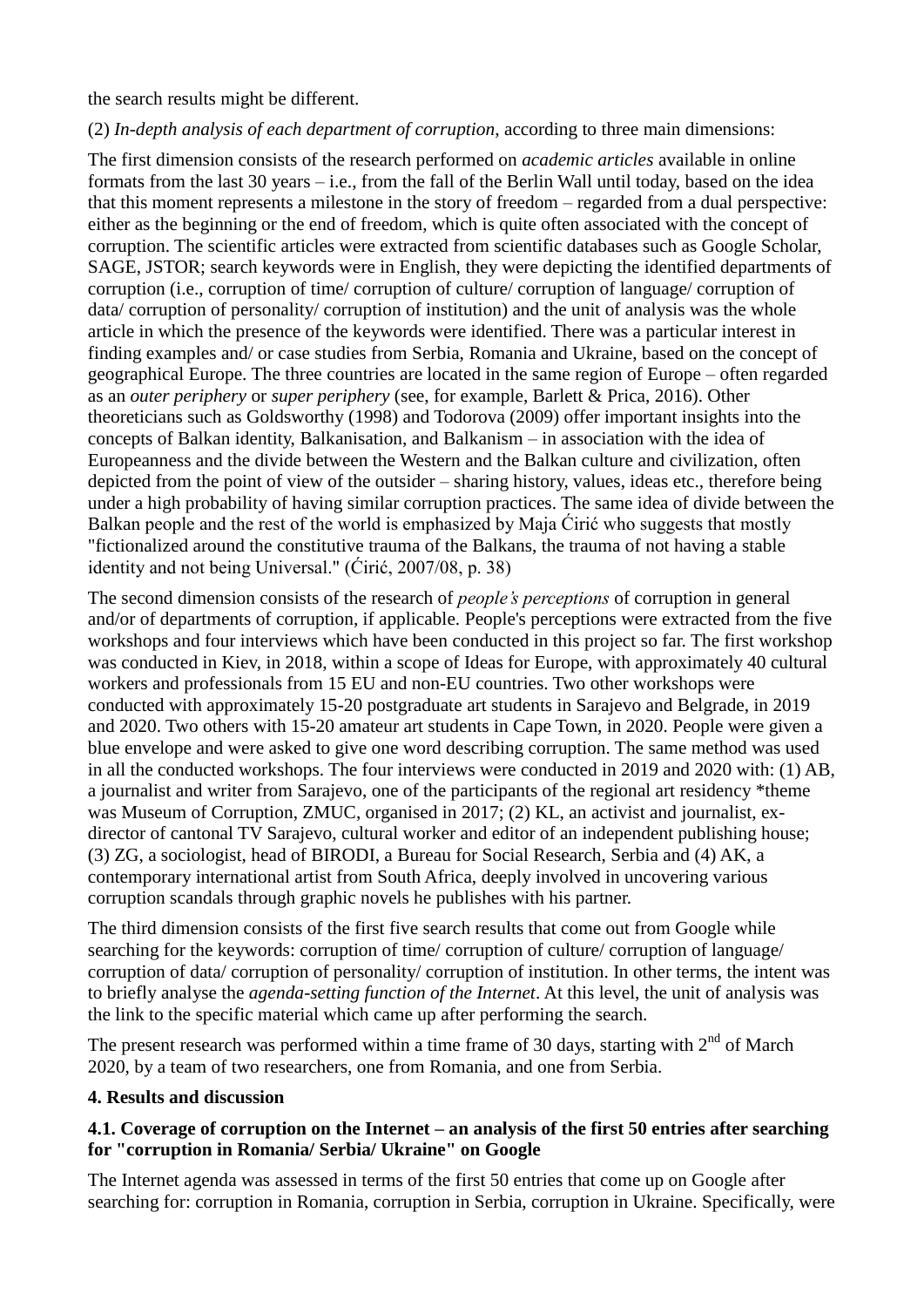scanned the first 50 entries that showed up at the search and each of them were organized in categories (according to the corruption departments). Taking into account the fact that Google algorithms might aggregate different types of entries – based on the country characteristics, previous experience on Google, etc – the Google search was performed both in Romania and Serbia.



Figure 1. Results from the analysis performed in Romania (dates of search 2.03.2020-3.03.2020)





Results show similar Internet agendas when searching for corruption in Romania, corruption in Serbia, and corruption in Ukraine, irrespective of the country where the search was performed (i.e., Romania or Serbia). Both analyses reveal the fact that the majority of Google entries refer to corruption of institution (political institutions). Both figures from above show that while searching for corruption in Ukraine more than a half of the total entries are referring to corruption of political institutions – this might be interpreted in the sense that this country seems to be facing serious political instability issues at the moment. References to other institutional types of corruption are very few (the least being reported in regards to Ukraine). References to other types of institutions include corruption in the medical, police, education, security, media, energy, and investment sectors.

The fact that explicit references to other types of corruption are absent or almost absent (there is only one reference according to the analysis performed in Romania) could be interpreted in the